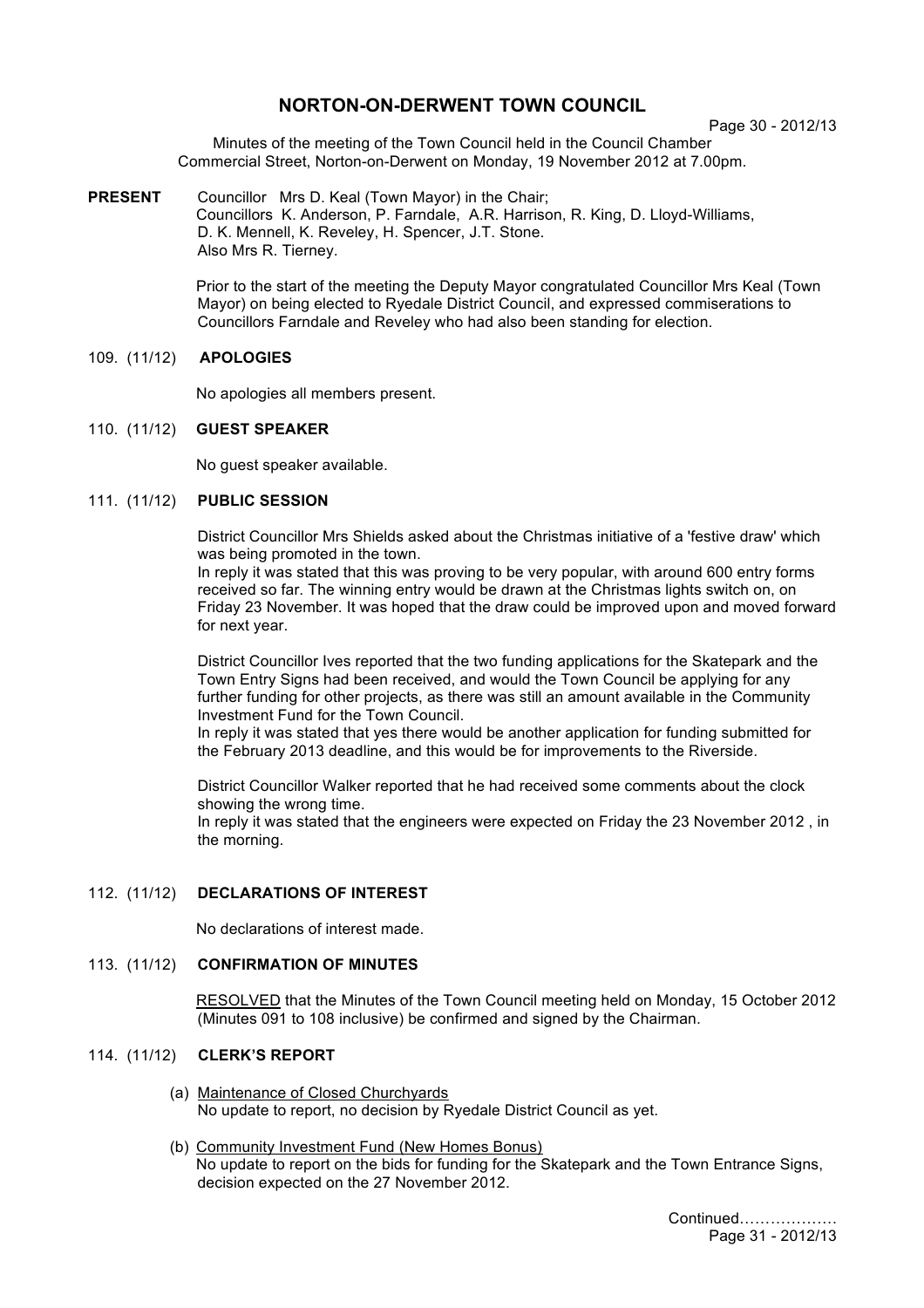### 114. (11/12) **CLERK'S REPORT** (continued)

- (c) Future for the New Homes Bonus No update to report, no decision by Ryedale District Council as yet.
- (d) Vacancy in the Office of Town Councillor

To report that the final date for electors to ask for an election to fill the vacancy in East Ward, was 20 November 2012. Following which members would be able to co-opt a candidate to fill the vacancy. Noted.

(e) Digital Mapping

To report that the process of mapping had started, and that all the original cemetery maps had been photographed ready to be inserted on to the digital map. Noted.

(f) Malton and Norton Area Partnership - Towns Team

To report that following the success of the Area Partnership's bid for Towns Team status along with a grant allocation, the working group of the Towns Team made a request to the Town Council that it would consider the possibility of obtaining permission from land owners and the Planning Authority for the erection of two number information boards. These to be situated on the approaches to the town on Scarborough Road and Beverley Road. Members agreed to consider this further, with the Clerk obtaining details from Malton Town Council Clerk, on the process they had pursued in obtaining permission for their boards. This item to be placed on the agenda for the next meeting.

## 115. (11/12) **TOWN MAYOR/CHAIRMANS REPORT**

- (a) The Mayor reported on her attendance at;
- The Pride of Malton and Norton Awards
- Fireworks Celebrations at Norton College
- Bulb Planting on Langton Road
- Wheel of Malton Committee Meeting
- The Festival of Remembrance at Norton College
- **St Peter's Church Fair**
- Remembrance Sunday, wreath laying on behalf of the Council, at the War Memorial in Malton
- Griff Rhyce Jones at The Milton Rooms Noted by members.
	- (b) The Mayor reported on the ongoing work being done with Norton College Students, on their 'Citizens Project'.

### 116. (11/12) **FINANCIAL MATTERS**

(a) Accounts paid and for payment

The Clerk reported that accounts nos. 137 to 150 inclusive, amounting to £5759.25, had been paid since the last meeting of the Council. RESOLVED that account nos. 151 to 157 inclusive, amounting to £1906.55 be paid. Cheques were drawn and signed accordingly.

- (b) Financial report The Clerk's financial report for the period 01.10.12 to 31.10.12 was received.
- (c) Budgetary monitoring The Clerk's report for the period ending 31 October 2012 was received.
- (d) Councillors Audit

Councillors Farndale, King and Mennell offered to complete the Councillors Audit, to be completed at their convenience and reported back to Council at the next meeting.

Continued……………….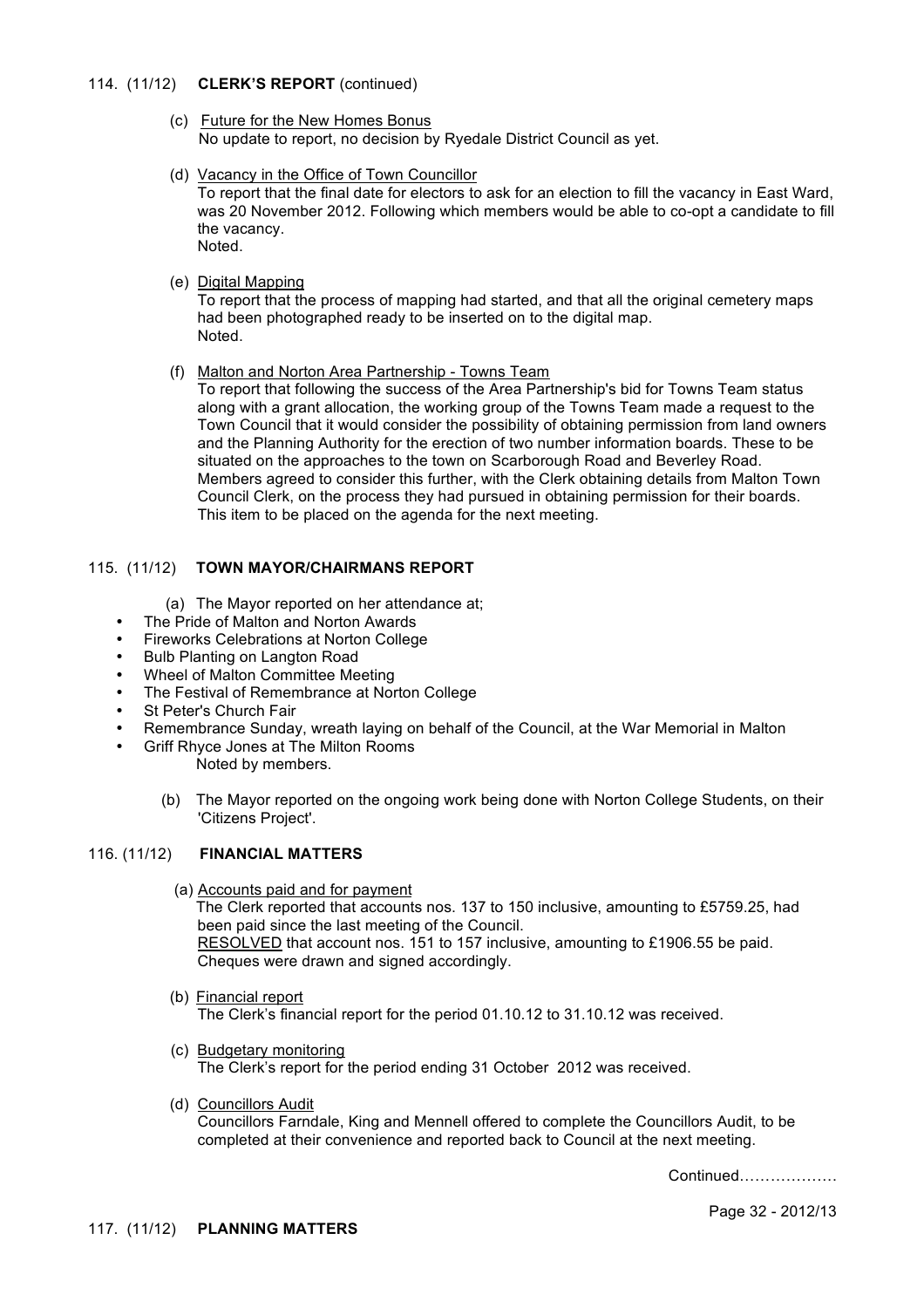(a) Planning applications referred to the Town Council by Ryedale District Council, for comment and/or recommendation were dealt with as follows: -

| 12/00972/FUL   | Erection of a 14.7m high monopole mast with 3no 2G antennas above in an open<br>head frame to a maximum height of 17.5m, with 3no equipment cabinets at ground<br>level within 1,8m high pallisade fenced 5m x 5m compound.<br>Land at Malton Railway Sports and Social Club, Welham Road, Norton.<br>For Telefonica UK Ltd.<br>RESOLVED Recommend Refusal on the grounds of scale and height of the mast in<br>relation to the surrounding built environment. |
|----------------|----------------------------------------------------------------------------------------------------------------------------------------------------------------------------------------------------------------------------------------------------------------------------------------------------------------------------------------------------------------------------------------------------------------------------------------------------------------|
| 12/00998/HOUSE | Erection of summerhouse (part retrospective application).                                                                                                                                                                                                                                                                                                                                                                                                      |

Brooklands 25 Welham Road, Norton. For Mr J Robinson. RESOLVED Recommend Approval.

12/01039/HOUSE Erection of single storey extensions to the north and west elevations. 2 Brook Lodge Gardens, Park Grove, Norton. For Mr & Mrs K Hornby. RESOLVED Recommend Approval.

(b) Planning decisions notified by Ryedale District Council:

## Approved

12/00910/HOUSE Erection of single storey rear extension to form home office, w.c. and garden room. 177 Welham Road, Norton.

12/00754/FUL Alteration to existing shop front and creation of new entrance door to first floor flat and the installation of two roof lights. Medds Fruit & Vegetables, 37 Commercial Street, Norton.

## 118. (11/12) **RYEDALE CAMERAS IN ACTION**

Members received a report from the Chairman of the Ryedale Cameras in Action Committee outlining how they saw the future for the cameras, along with two proposed budget forecasts which included a request for increased funding from the Town Council. They also received a report outlining the background to the formation of Ryedale Cameras in Action, along with a copy of it's constitution.

Members then debated the issues raised in the report and the request for more funding. It was then agreed that until there was greater clarity over the issues surrounding the monitoring, and the funding issues no final decision could be taken.

The Clerk to contact Mr Townsend of Ryedale Cameras in Action in order to clarify the issues. This item to be placed on the agenda for the next meeting.

## 119. (11/12) **CORRESPONDENCE**

- (a) Ryedale Safer Neighbourhoods Team monthly crime statistics for October 2012, for Malton and Norton. For information. Noted.
- (b) Whitby Town Council Letter requesting the Town Council's support in a campaign to reestablish the missing rail link between Malton and Pickering. RESOLVED that the Clerk write a letter of support.
- (c) Fire Brigades Union Letter requesting support from the Town Council for Snainton Fire Station and opposing its closure. RESOLVED that the Clerk write a letter supporting Snainton Fire Station and opposing its closure.

Continued……………….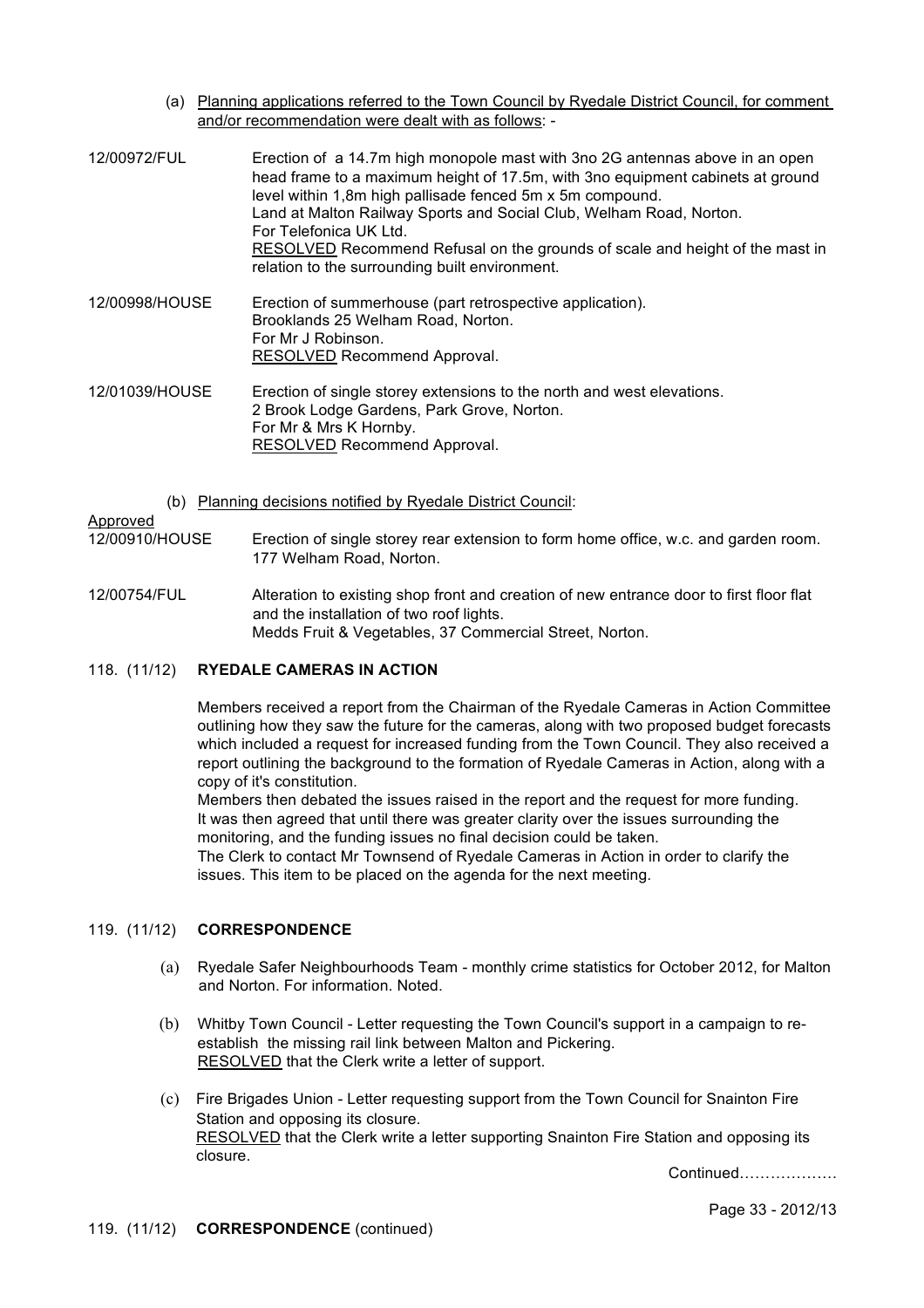- (d) York & North Yorkshire Playing Fields Association. Newsletter 'The Playing Field'. Copy available in the office. For information. Noted.
- (e) Yorkshire Local Councils Associations Newsletter 'White Rose Update'. For information. Noted.

## 120. (11/12) **REPORTS OF REPRESENTATIVES ON OTHER ORGANISATIONS**

Councillor Stone reported on his attendance at:

St Peter's Church Remembrance service to lay the wreath on behalf of the Council. Noted.

Councillor Lloyd-Williams reported on his attendance at:

• Old Malton Priory Remembrance service to lay the wreath on behalf of the Council. Noted.

Councillor Spencer reported on his attendance at:

St Leanards Church Remembrance service and; • **• St Mary's Primary School •** St Mary's Primary School **•** St Mary's Primary School **•** Governors meeting.

#### 121. (11/12) **MEMBERS' QUESTIONS**

- (a) Councillor Farndale informed members of the details for the Christmas Lights switch on, on Friday 23 November 2012. The event was to start at 4.00pm with the lights being switched on at 6.30pm. Noted.
- (b) Councillor Harrison asked if it would be possible for the grates along the roadsides to be cleaned out as they were becoming blocked with fallen leaves. The Clerk to make enquiries.
- (c) Councillor King asked if it was known what was happening with the car wash in Church Street, as he was receiving many complaints about the condition of the area. The Mayor stated that she would be speaking to the relevant officers at Ryedale District Council, as she also had received complaints. Noted.

#### 122. (11/12) **EXCLUDED ITEMS**

RESOLVED that under the Public Bodies (Admission to Meetings) Act 1960, members of the press and public were excluded for the following item of business as the Council considered that the nature of the business to be transacted was prejudicial to the public interest.

(a) Staffing Issues - Cemetery

Cemetery Manager.

Members received a copy of the Contract of Employment for the Cemetery Manager for their approval, and to formally appointment Andrew Wrigglesworth as the said Manager. RESOLVED that the Contract of Employment be approved and that it is signed by both the Mayor on behalf of the Council, and by Andrew Wrigglesworth as the formally appointed Cemetery Manager.

#### Extra Staff Cover

Members considered the arrangement for any extra staff cover that might be required from time to time within the Cemetery or elsewhere within the town. RESOLVED that Malcolm Piercy the former Cemetery Manager be asked to provide any cover that may be required. This to be reviewed annually.

Continued……………….